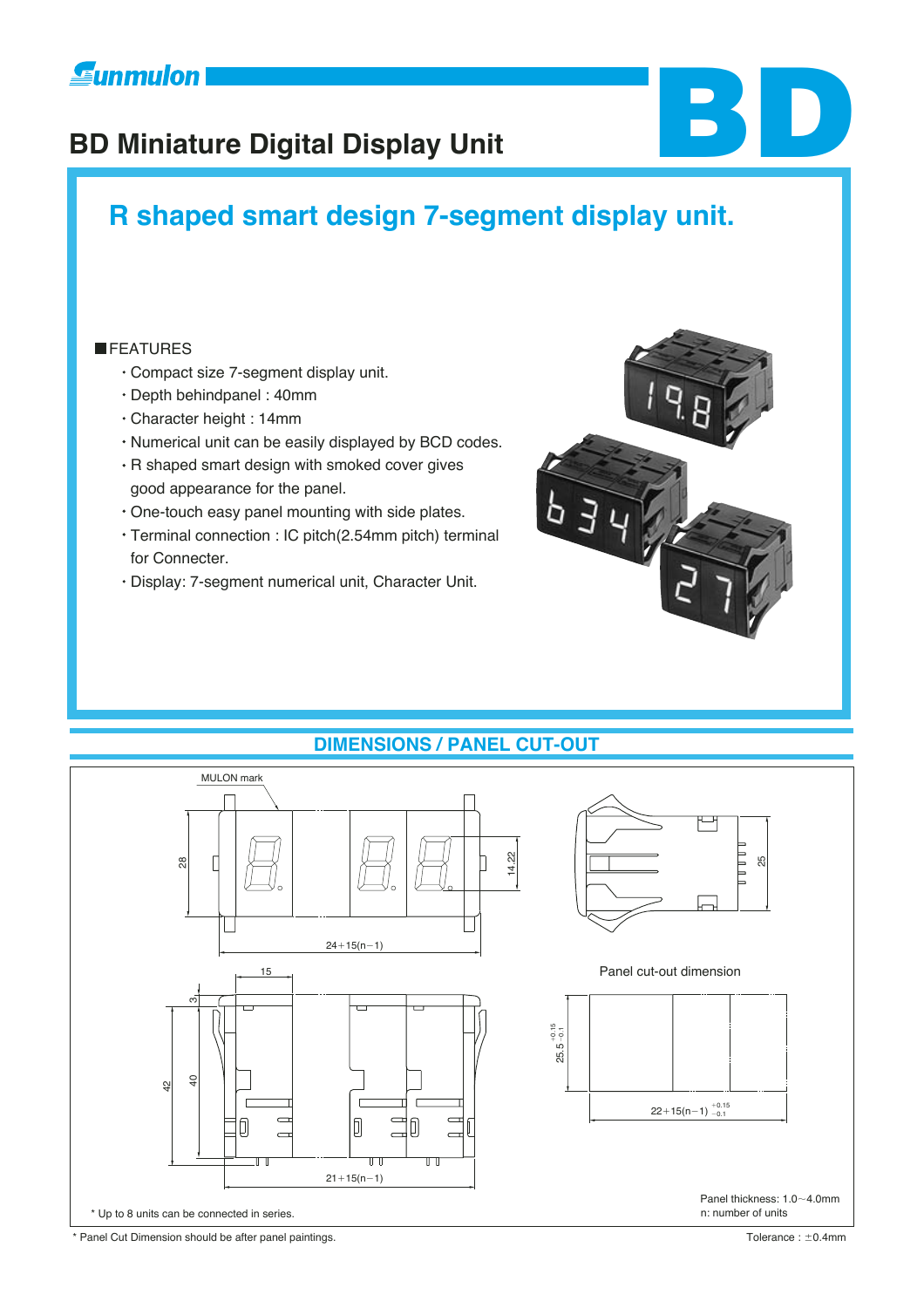

### **SPECIFICATIONS**

**Numerical(with circuit) Symbol Unit** 

#### **Electrical Rating**

| $\sqrt{\text{Item}}$<br>Type <sub>1</sub> | $BD-BN \Box \Box 1$ | $BD-BN \Box \Box 2$ | BD-BN □□3        |  |  |
|-------------------------------------------|---------------------|---------------------|------------------|--|--|
| Supply voltage                            | $DC5V \pm 5\%$      | $DC12V \pm 10\%$    | $DC24V \pm 10\%$ |  |  |
| Current consumption                       | 65mA MAX (1 unit)   |                     |                  |  |  |
| High level input voltage                  | $3.5V - 5V$         |                     |                  |  |  |
| Low level input voltage                   | $0V \sim 1.5V$      |                     |                  |  |  |

#### **General Specification**

| Display pattern            | <b>BCD Numerical unit</b><br>7-segment LED : $0 \sim 9$ , Decimal point |  |  |
|----------------------------|-------------------------------------------------------------------------|--|--|
| Luminous element           | Red. Green                                                              |  |  |
| Input logic (Data only)    | Positive, Negative                                                      |  |  |
| <b>Ambient Temperature</b> | $-15\negthinspace\negthinspace\negthinspace 50^{\circ}\mathrm{C}$       |  |  |
| <b>Ambient Humidity</b>    | 80%RH                                                                   |  |  |

#### **Block Diagram**



Note: 5V type has no Constant voltage circuit.

#### **Input circuit and connection**



- Note 1) Since internal circuit is operated with  $+5V$ , user side output should be Open Collector Circuit, or less than  $+5V$  impression circuit.
	- 2) While power is not supplied in the unit, even low voltage not to be impressed on the input circuit.

#### $\bullet$  Input Timing

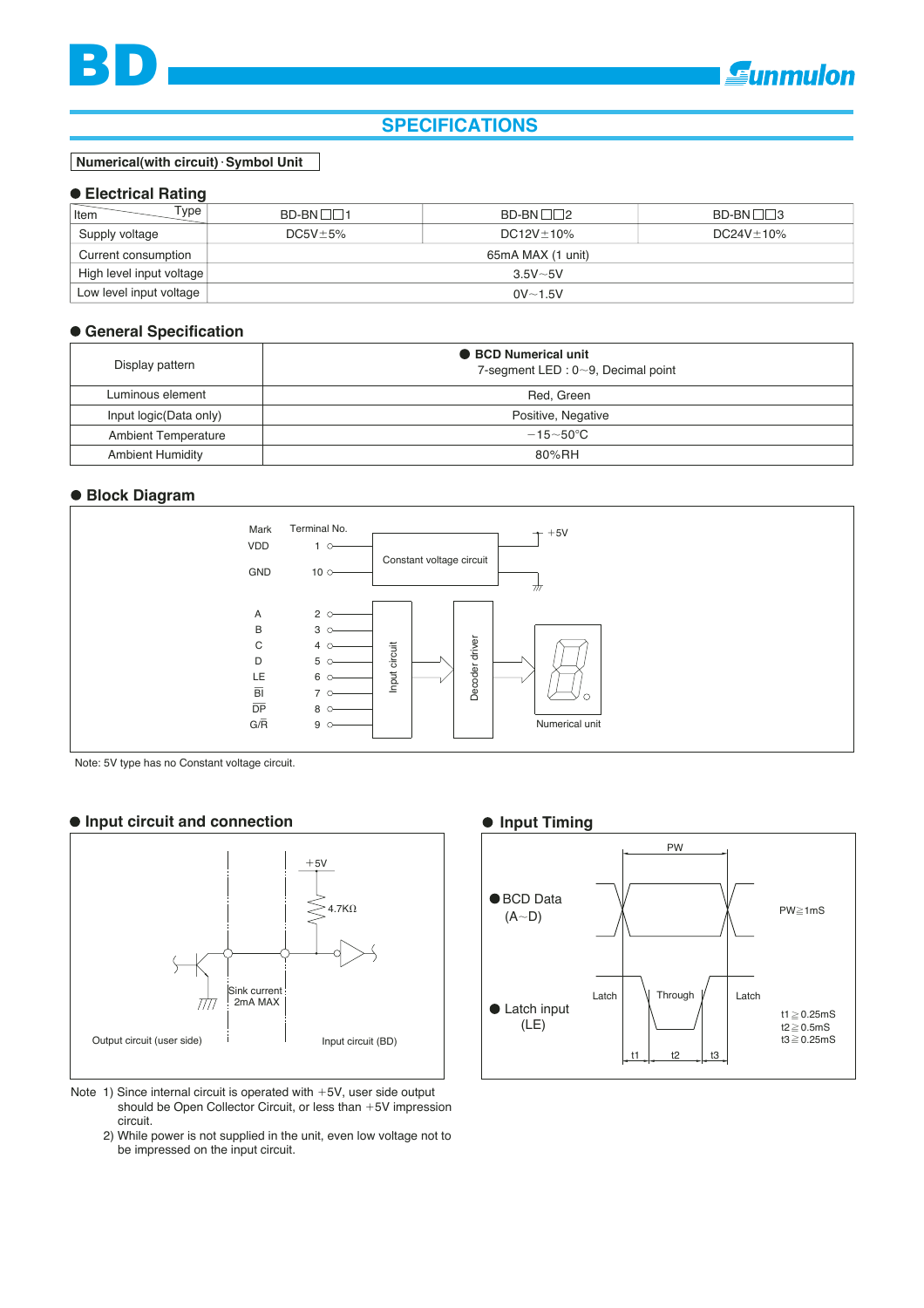## **SPECIFICATIONS**

#### **BCD Signals Truth Table**

| Input |                 |                          |    |      | Output |                          |      |                             |
|-------|-----------------|--------------------------|----|------|--------|--------------------------|------|-----------------------------|
| G/R   | $\overline{DP}$ | $\overline{\mathsf{BI}}$ | LE | D    | C      | B                        | Α    | <b>BCD</b>                  |
| X     | н               | H                        | Г  | L(H) |        | $L(H)$ $L(H)$            | L(H) | $\overline{C}$              |
| Χ     | н               | Н                        | Г  | L(H) |        | $L(H)$ $L(H)$            | H(L) |                             |
| X     | н               | Н                        | Г  | L(H) | L(H)   | H(L)                     | L(H) | ミミュ                         |
| X     | н               | н                        | L  | L(H) |        | $L(H)$ $H(L)$            | H(L) |                             |
| Χ     | н               | н                        | L  | L(H) |        | $H(L)$ $L(H)$            | L(H) | 닉                           |
| Χ     | н               | н                        | Г  | L(H) |        | $H(L)$ $L(H)$            | H(L) | 互互互                         |
| X     | н               | Н                        | L  | L(H) |        | $H(L)$ $H(L)$            | L(H) |                             |
| Χ     | н               | н                        | L  | L(H) |        | $H(L)$ $H(L)$            | H(L) |                             |
| X     | н               | н                        | L  | H(L) |        | $L(H)$ $L(H)$            | L(H) | 8                           |
| X     | Н               | Н                        | L  | H(L) |        | $L(H)$ $L(H)$            | H(L) | ĝ                           |
| X     | Н               | Н                        | L  | H(L) |        | $L(H)$ $H(L)$            | L(H) | <b>Blank</b>                |
| Χ     | н               | н                        | L  | H(L) | L(H)   | H(L)                     | H(L) | <b>Blank</b>                |
| Χ     | н               | н                        | L  | H(L) |        | $H(L)$ $L(H)$            | L(H) | <b>Blank</b>                |
| Χ     | н               | н                        | Г  | H(L) |        | $H(L)$ $L(H)$            | H(L) | <b>Blank</b>                |
| X     | н               | Н                        | L  | H(L) | H(L)   | $\mathsf{H}(\mathsf{L})$ | L(H) | <b>Blank</b>                |
| X     | н               | H                        | L  | H(L) | H(L)   | H(L)                     | H(L) | <b>Blank</b>                |
| X     | L               | X                        | Χ  | X    | Χ      | Χ                        | Χ    | $\bullet$                   |
| X     | Χ               | Г                        | Χ  | X    | Χ      | Χ                        | Χ    | <b>Blank</b>                |
| Χ     | X               | X                        | Н  | X    | Χ      | Χ                        | X    | Latch Data (A-D) before 'H' |
| н     | Χ               | X                        | X  | X    | X      | Χ                        | X    | Green                       |
| Г     | Χ               | Χ                        | Χ  | Χ    | Χ      | Χ                        | Χ    | Red                         |

#### **Character Unit**

#### **LED Rating**

| Rated voltage | Rated current (mA) |  |
|---------------|--------------------|--|
|               | Full-Face          |  |
| 5V            | 40                 |  |
| 12V           | 20                 |  |
| 24V           | 20                 |  |

#### **Connecting Circuit**



Note: 1) Either H, L is acceptable for X

2) ( ) = Negative Logic

#### **Numerical Unit(without circuit)**

#### **Absolute Maximum Rating LED Rating**

| <b>Absolute Maximum Rating</b> | $(Ta=25^{\circ}C)$ |        |       |      |  |
|--------------------------------|--------------------|--------|-------|------|--|
| Item                           | Mark               | Rating |       |      |  |
|                                |                    | Red    | Green | Unit |  |
| DC forward current             | IFDC/seq           | 20     | 20    | mA   |  |
| Pulse forward current *        | IFP/seq            | 110    | 110   | mA   |  |
| DC reverse current             | VR                 |        |       |      |  |

\*Duty ratio =  $1/10$  Pulse width =  $1 \text{ms}$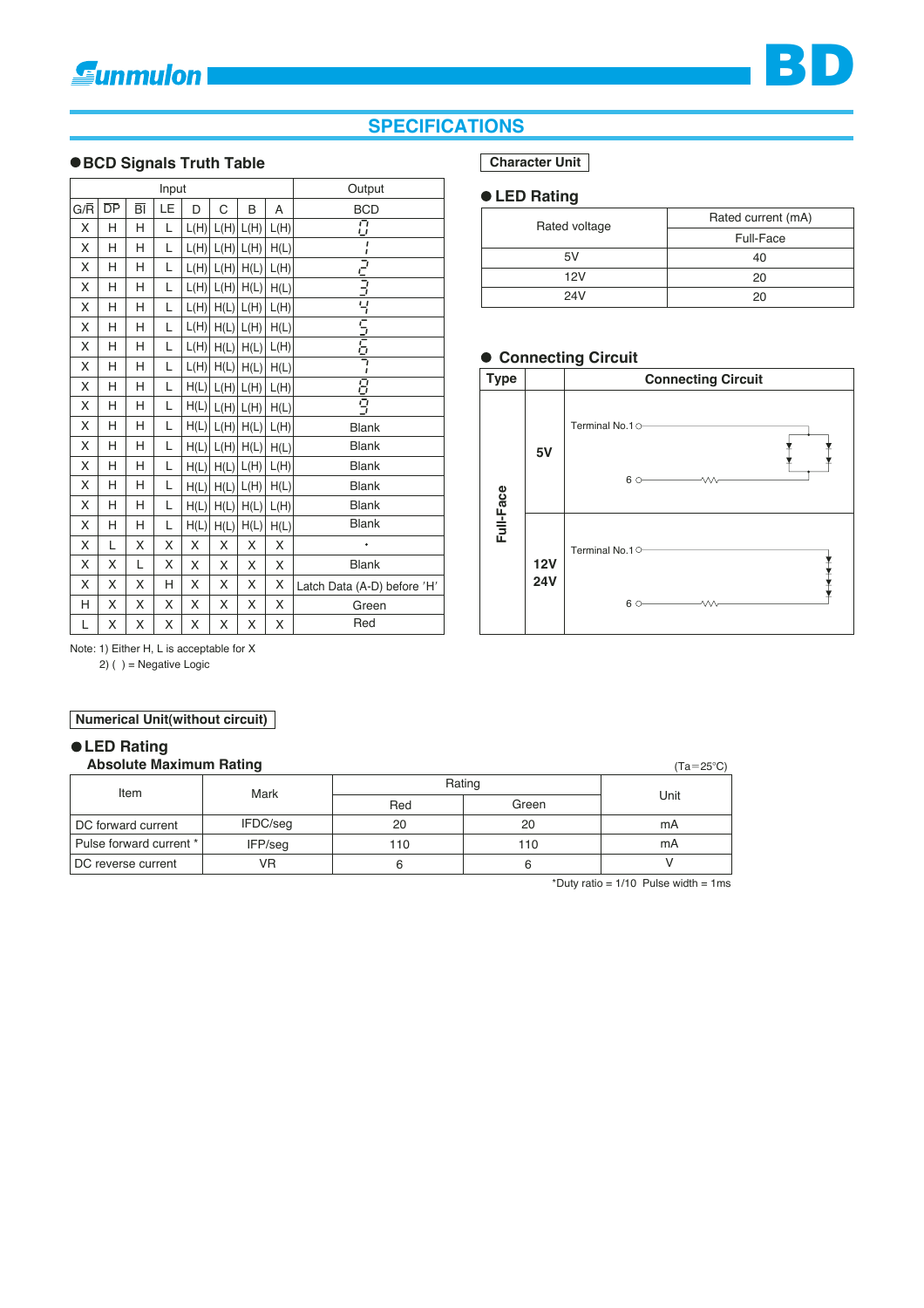## **SPECIFICATIONS**

#### **Electrical/Optical Performance**

**BD**

| Electrical/Optical Performance |      |                     |        |        | $(Ta=25^{\circ}C)$ |
|--------------------------------|------|---------------------|--------|--------|--------------------|
| Item                           | Mark | Meas'ment Condition | Red    | Green  | Unit               |
| Forward voltage                | VF   | $IF = 10mA$         | 2.0    | 2.0    |                    |
| Reverse current                | ΙR   | $VR=6V$             | Max. 5 | Max. 5 | μA                 |
| Luminous intensity/Segment     | IV   | $IF = 10mA$         | 0.56   | 1.00   | mcd                |
| Peak radiation wavelength      | λP   | $IF = 10mA$         | 700    | 565    | nm                 |
| Spectral half-width            | Δλ   | $IF = 10mA$         | 100    | 30     | nm                 |

#### **Connecting Circuit**



#### a b c d e f g  $\bigcirc$  DP

## **TERMINALS**

#### **Terminals Arrangement**

#### **Terminals shape**



# $\square$ 0.635 ဖ

**Applicable Connector (representative example)**

OMRON XG4M-1030 XG4T-1004

(Socket) (Strain Relief)

**\* Connectors are not appended.**

#### **Terminals Function Table**

| Terminal       |                |                       | <b>Character Unit</b>                                             |              |
|----------------|----------------|-----------------------|-------------------------------------------------------------------|--------------|
| No.            | Mark           | Description           | <b>Functions</b>                                                  | Mono-Color   |
| 1              | <b>VDD</b>     | $\oplus$ Power supply | $\oplus$ Power input                                              | $Anode(+)$   |
| $\overline{2}$ | $A(2^0)$       |                       |                                                                   |              |
| 3              | $B(2^{1})$     | Data                  | Indicate figures and symbols according to                         |              |
| 4              | $C(2^2)$       |                       | data signal input. See truth table.                               |              |
| 5              | $D(2^3)$       |                       |                                                                   |              |
| 6              | LE             | Latch                 | $\bullet$ 'H' makes latching data.<br>● 'L' makes data 'through'. | $Cathode(-)$ |
| $\overline{7}$ | $\overline{B}$ | <b>Blanking</b>       | ● 'L' makes display 'OFF' except Decimal Point.                   |              |
| 8              | <b>DP</b>      | Decimal point         | ●'L' makes Decimal Point 'ON'.                                    |              |
| 9              |                |                       |                                                                   |              |
| 10             | <b>GND</b>     | Ground                | $\ominus$ Power input. Electrical potential norm of all signals.  |              |